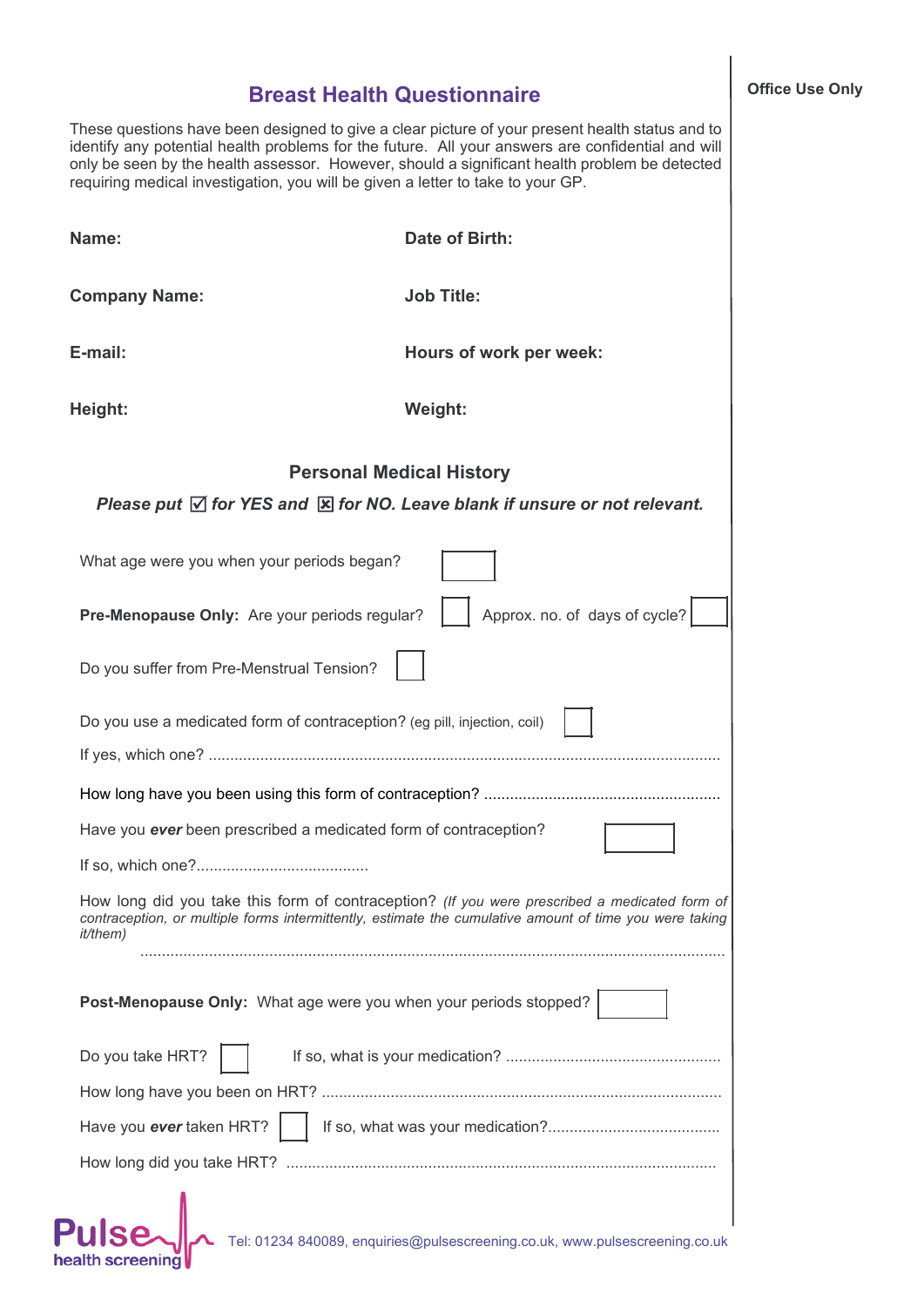| <b>Office Use Only</b><br>Do you experience hot flushes?<br>If yes, how long have you experienced them? |  |  |  |  |  |  |
|---------------------------------------------------------------------------------------------------------|--|--|--|--|--|--|
| Approximately how many hot flushes do you have during the day?                                          |  |  |  |  |  |  |
| Approximately how many hot flushes do you have during the night?                                        |  |  |  |  |  |  |
| When did you have your last cervical smear test?                                                        |  |  |  |  |  |  |
| Have you ever had an abnormal cervical smear?<br>If so, when?                                           |  |  |  |  |  |  |
|                                                                                                         |  |  |  |  |  |  |
| How many miscarriages?<br>How many live pregnancies have you had?                                       |  |  |  |  |  |  |
| What age were you when you had your first child?                                                        |  |  |  |  |  |  |
| What age were you when you had your last child?                                                         |  |  |  |  |  |  |
| Have you ever had a Caesarian Section?                                                                  |  |  |  |  |  |  |
| Did you breast feed?                                                                                    |  |  |  |  |  |  |
| If yes, what was the longest time in months/weeks that you breast fed?                                  |  |  |  |  |  |  |
| Do you routinely check your breasts for lumps or abnormalities?                                         |  |  |  |  |  |  |
| If no, do you know how to check your breasts?                                                           |  |  |  |  |  |  |
| Have you ever noticed a breast lump?                                                                    |  |  |  |  |  |  |
| If yes, did you seek medical advice?                                                                    |  |  |  |  |  |  |
| What was the outcome?                                                                                   |  |  |  |  |  |  |
| If yes, how many?<br>Have you ever had a Mammogram?                                                     |  |  |  |  |  |  |
| If yes, how many?<br>Have you ever had a Breast Thermogram?                                             |  |  |  |  |  |  |
| Medication: Please state the medicines you are currently taking                                         |  |  |  |  |  |  |
| <b>Name of Medicine</b><br>Times taken per day<br><b>Dosage</b>                                         |  |  |  |  |  |  |
|                                                                                                         |  |  |  |  |  |  |
|                                                                                                         |  |  |  |  |  |  |
|                                                                                                         |  |  |  |  |  |  |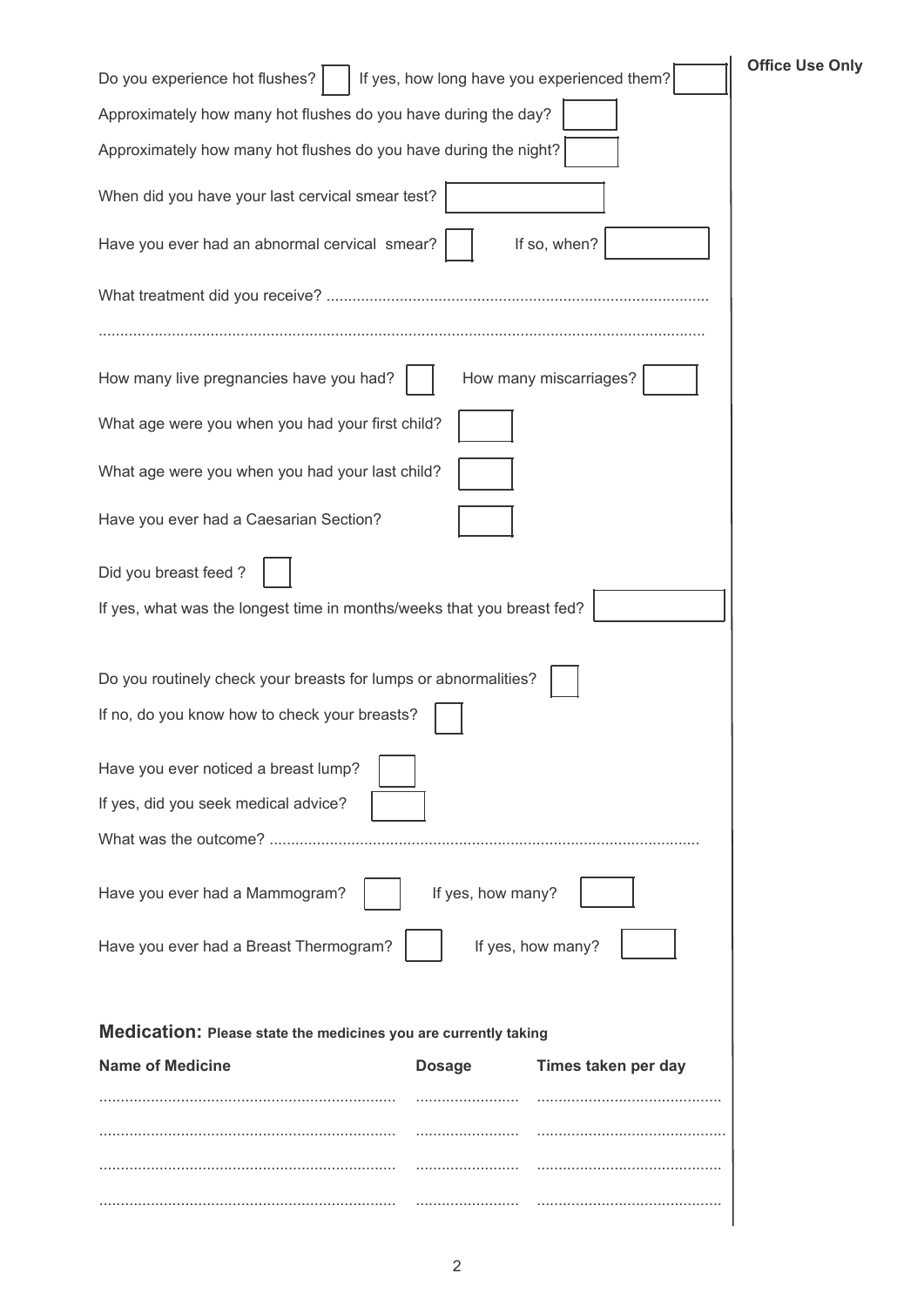| Nutritional or Herbal Supplements: Please state any you are currently taking                                              |                                        |                                                                           |  |  |  |  |
|---------------------------------------------------------------------------------------------------------------------------|----------------------------------------|---------------------------------------------------------------------------|--|--|--|--|
| <b>Name of Supplement</b>                                                                                                 | <b>Dosage</b>                          | Times taken per day                                                       |  |  |  |  |
|                                                                                                                           | .                                      |                                                                           |  |  |  |  |
|                                                                                                                           |                                        |                                                                           |  |  |  |  |
|                                                                                                                           |                                        |                                                                           |  |  |  |  |
|                                                                                                                           |                                        |                                                                           |  |  |  |  |
| <b>Smoking Status:</b>                                                                                                    |                                        |                                                                           |  |  |  |  |
| Do you smoke?<br>If yes, please state                                                                                     | Cigarettes<br>Cigars                   | Pipe<br>Other                                                             |  |  |  |  |
| How many a day?                                                                                                           | Do you intend to give up smoking soon? |                                                                           |  |  |  |  |
| If you do not smoke now, have you ever smoked?                                                                            |                                        |                                                                           |  |  |  |  |
| Cigarettes<br>Cigars<br>If yes, please state                                                                              | Pipe                                   | Other                                                                     |  |  |  |  |
| When did you stop smoking?                                                                                                |                                        |                                                                           |  |  |  |  |
|                                                                                                                           |                                        |                                                                           |  |  |  |  |
| <b>Alcohol Status:</b><br>One unit = $\frac{1}{2}$ pint of Beer/Cider, a small glass of wine, or a pub measure of spirits |                                        |                                                                           |  |  |  |  |
| What is your average weekly consumption of alcohol in units?                                                              |                                        |                                                                           |  |  |  |  |
| If <1, how many units a month?<br>Never                                                                                   | Occasionally                           | Did you regularly drink more in the past?<br>Every Day<br>x1/week or more |  |  |  |  |
| Do you drink more than 2 units a day?                                                                                     |                                        |                                                                           |  |  |  |  |
|                                                                                                                           |                                        |                                                                           |  |  |  |  |
| <b>Exercise:</b>                                                                                                          |                                        |                                                                           |  |  |  |  |
| Do you have a regular exercise routine?                                                                                   |                                        |                                                                           |  |  |  |  |
| Do you do at least 1/2 hour of brisk exercise five times a week?                                                          |                                        |                                                                           |  |  |  |  |
|                                                                                                                           |                                        |                                                                           |  |  |  |  |
|                                                                                                                           |                                        |                                                                           |  |  |  |  |
| Do you have a sedentary job?                                                                                              |                                        |                                                                           |  |  |  |  |
| Do you often drive short distances rather than walk?                                                                      |                                        |                                                                           |  |  |  |  |
| Do you normally take the lift or escalator rather than the stairs?                                                        |                                        |                                                                           |  |  |  |  |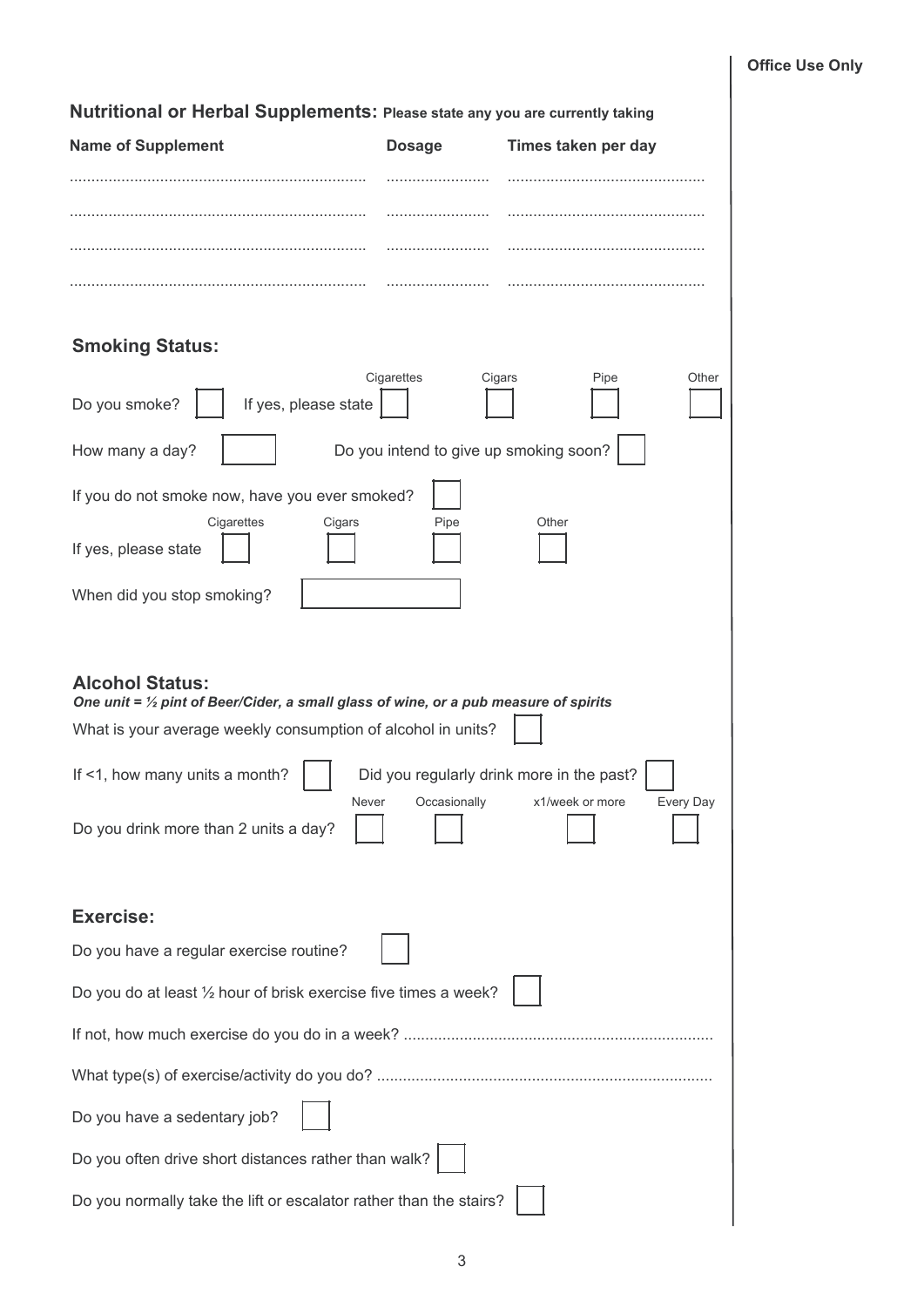## **Exercise continued:**

| Do you have a disability that prevents you from exercising?                                                                                                                                     |  |  |  |  |
|-------------------------------------------------------------------------------------------------------------------------------------------------------------------------------------------------|--|--|--|--|
| Do you find time to relax each day?                                                                                                                                                             |  |  |  |  |
|                                                                                                                                                                                                 |  |  |  |  |
| <b>Dietary History:</b>                                                                                                                                                                         |  |  |  |  |
| Do you eat at least 3 meals a day?                                                                                                                                                              |  |  |  |  |
|                                                                                                                                                                                                 |  |  |  |  |
| Do you eat at least 5 portions of fruit and vegetables a day?                                                                                                                                   |  |  |  |  |
| Do you eat fish?<br>Do you eat meat ?<br>Are you a Vegetarian/Vegan?                                                                                                                            |  |  |  |  |
| Do you include roughage (high fibre foods) in your diet?                                                                                                                                        |  |  |  |  |
| Do you eat convenience/processed food and takeaways?                                                                                                                                            |  |  |  |  |
| $3-6x$ a week<br><1 a week<br>$1-2x$ a week<br>Every day<br>If yes, how often?<br>Occasionally<br>Regularly<br>Never                                                                            |  |  |  |  |
| Do you eat organic produce?                                                                                                                                                                     |  |  |  |  |
| Do you usually add sugar to beverages or breakfast cereals?                                                                                                                                     |  |  |  |  |
| Do you use artificial sweeteners?                                                                                                                                                               |  |  |  |  |
| Do you eat margarine?<br>If so, which brand?<br>Do you consume dairy products?                                                                                                                  |  |  |  |  |
| How many glasses of water do you drink a day?<br>Do you drink tap water?                                                                                                                        |  |  |  |  |
| Is your water fluoridated?<br>Do you use a water filter?                                                                                                                                        |  |  |  |  |
| Cups of coffee<br>No. of cups of tea<br>Do you drink caffeinated tea or coffee?                                                                                                                 |  |  |  |  |
| Do you drink fizzy drinks?<br>How many a week?<br>Do you drink diet versions?                                                                                                                   |  |  |  |  |
|                                                                                                                                                                                                 |  |  |  |  |
| <b>Chemical Exposure:</b>                                                                                                                                                                       |  |  |  |  |
| Do your toiletries contain any of the following ingredients?                                                                                                                                    |  |  |  |  |
| Sodium Laureth Sulphate<br>Propylene Glycol<br>Sodium Lauryl Sulphate<br>DEA / TEA / MEA<br>Butylated hydroxytoluene<br>Talc<br>Isopropyl<br>DMDM hydantoin<br>Imidazolidinyl urea<br>Aluminium |  |  |  |  |
| Do you use air fresheners (any type)?                                                                                                                                                           |  |  |  |  |
| Do you use supermarket or main brands of household cleaning products?                                                                                                                           |  |  |  |  |